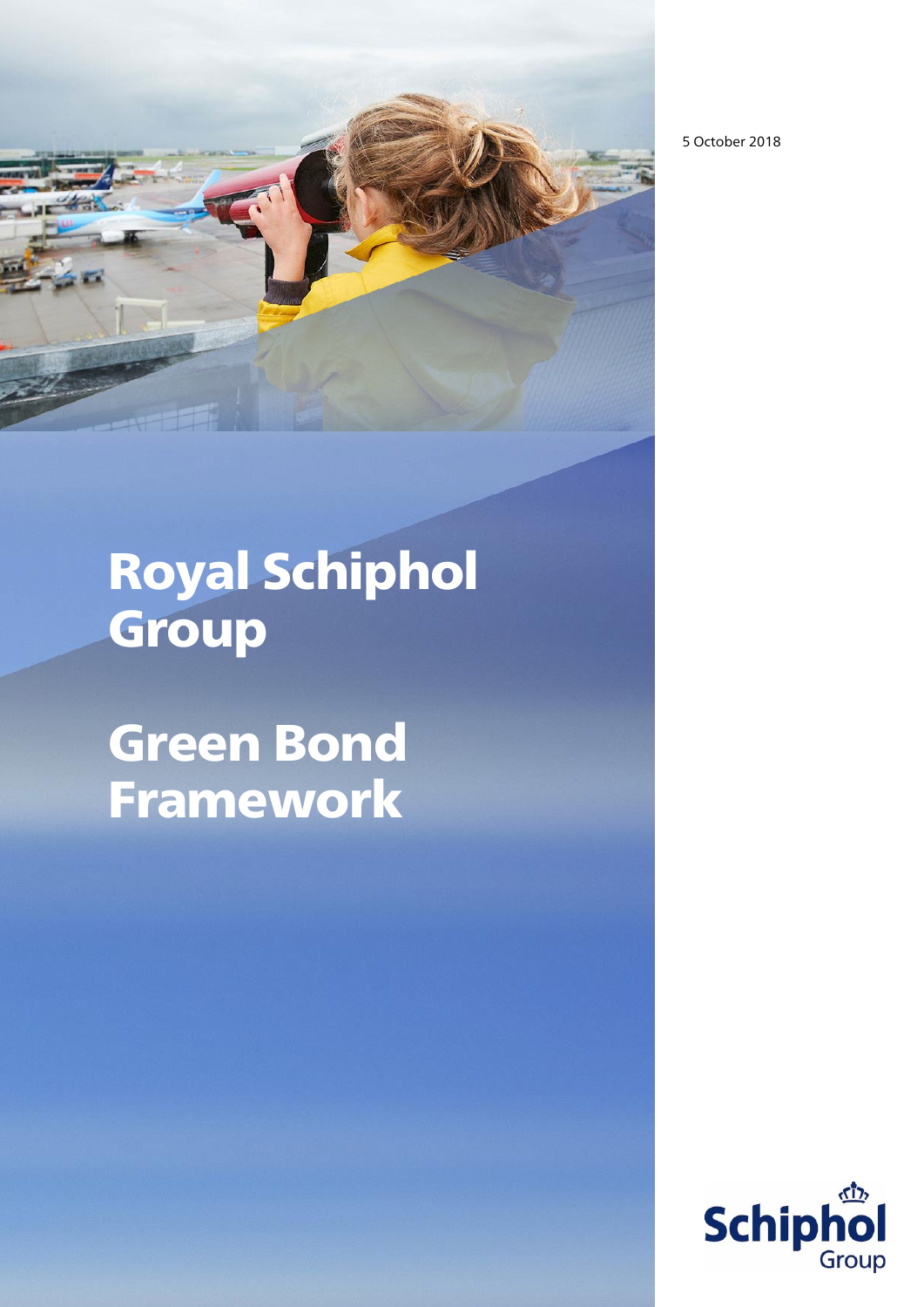**Schiphol** Royal Schiphol Group

Green Bond Framework

# Table of contents

|              | Becoming the most sustainable airport in the world |                                              | 3  |
|--------------|----------------------------------------------------|----------------------------------------------|----|
| $\mathbf{2}$ | <b>Basis of this Green Bond Framework</b>          |                                              |    |
|              | 2.1                                                | <b>Green Bond Principles</b>                 | 5  |
|              | 2.2                                                | Use of Proceeds                              | 5  |
|              | 2.3                                                | Process for Project Evaluation and Selection | 7  |
|              | 2.4                                                | Management of Proceeds                       | 7  |
|              | 2.5                                                | Reporting                                    | 7  |
| 3            | <b>External Review</b>                             |                                              | 9  |
|              | 3.1                                                | Second Party Opinion (pre-issuance)          | 9  |
|              | 3.2                                                | Climate Bonds Initiative (pre-issuance)      | 9  |
|              | 3.3                                                | Verification (post-issuance)                 | 9  |
| 4            | <b>APPENDIX: Eligible investments per category</b> |                                              | 10 |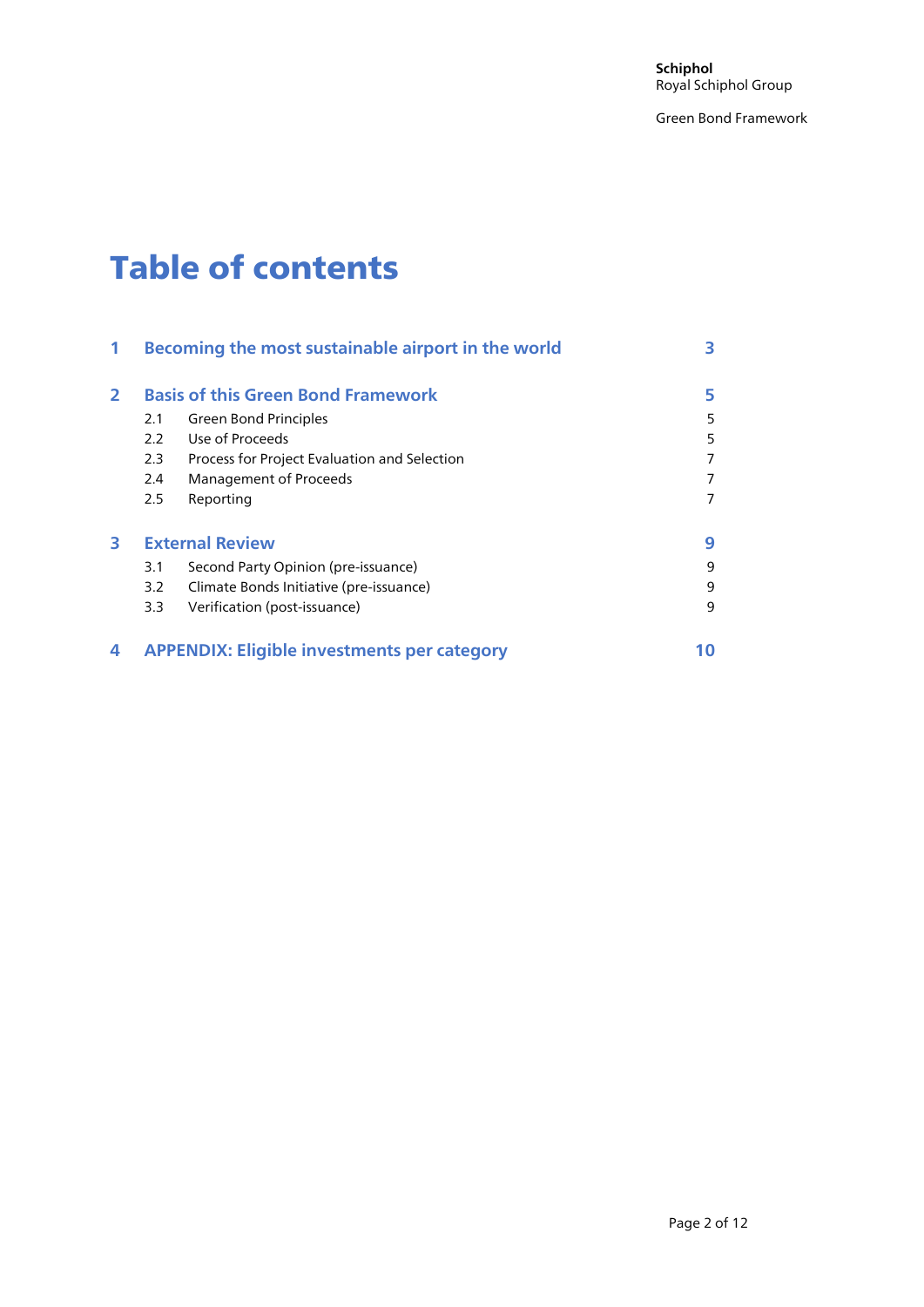# <span id="page-2-0"></span>1 Becoming the most sustainable airport in the world

Royal Schiphol Group ('Schiphol') plays an important socio-economic role in the Dutch economy, committed to creating value for society and for the economy. The group aspires to "Connect the Netherlands" by conducting business in a socially responsible manner, balancing the needs of business with those of the people and the planet.

Sustainability is core to Schiphol's strategy and vision. We believe it is our responsibility to promote sustainability in the aviation sector, create clarity and provide transparency on the impact of Schiphol for all relevant stakeholders and be decisive and act on the sustainable agreements that we have made.

Exhaustion and pollution of natural resources are global concerns. The aviation sector, currently responsible for 3% of global CO2 emissions, is expected to grow on the back of population growth and rising incomes. In support of a low carbon global economy, Schiphol will look to steward this growth in an environmentally sustainable manner.

The sector, both domestically as well as internationally, is very much aware of, and committed to reducing its negative impact on the environment. This commitment is underpinned by efforts focusing on CO2 emissions reduction, limiting noise pollution and investment in technological innovations, operational efficiencies and incentive initiatives.

To achieve our goals, we respect and abide by national and international agreements and objectives and participate in various initiatives, some of which are outlined below:

- Broad CSR initiatives and agreements: MVO Nederland, the Sustainable Development Goals (SDG's) and the Paris Agreement;
- Single European Sky (SES): initiative to optimise airspace capacity resulting in shortened flight routes, lowering fuel consumption and reducing CO2 emissions;
- Responsible use of energy: working with partners on several initiatives such as KLM's Corporate biofuel programme and Bioport Holland;
- Circular economy: working with large variety of partners (such as Ellen MacArthur Foundation, Westas, Amsterdam Economic Board) to become a zero waste airport;
- Sustainable employment: we are founding and funding partners of Luchtvaart Community Schiphol and Sectorfond Luchtvaart that aim to ensure sustainable employment (education, employability and mobility);
- Noise and air quality: working with local communities and experts to improve noise and air quality

The benefits or air travel continue to be scrutinised, in particular versus the costs and challenges to society and environment. The sector as a whole recognizes its negative impact on the environment. However, we see an opportunity for Schiphol to play an important and leading role in the sector in addressing these challenges and helping to minimise the negative consequences for the environment. Although the aviation sector will not transform to an environmentally friendly industry overnight, we as an airport have the ability, the means and the opportunities to invest in sustainable development. We therefore act upon those elements that are within our scope of control and work together with the broader sector to boost sustainable development.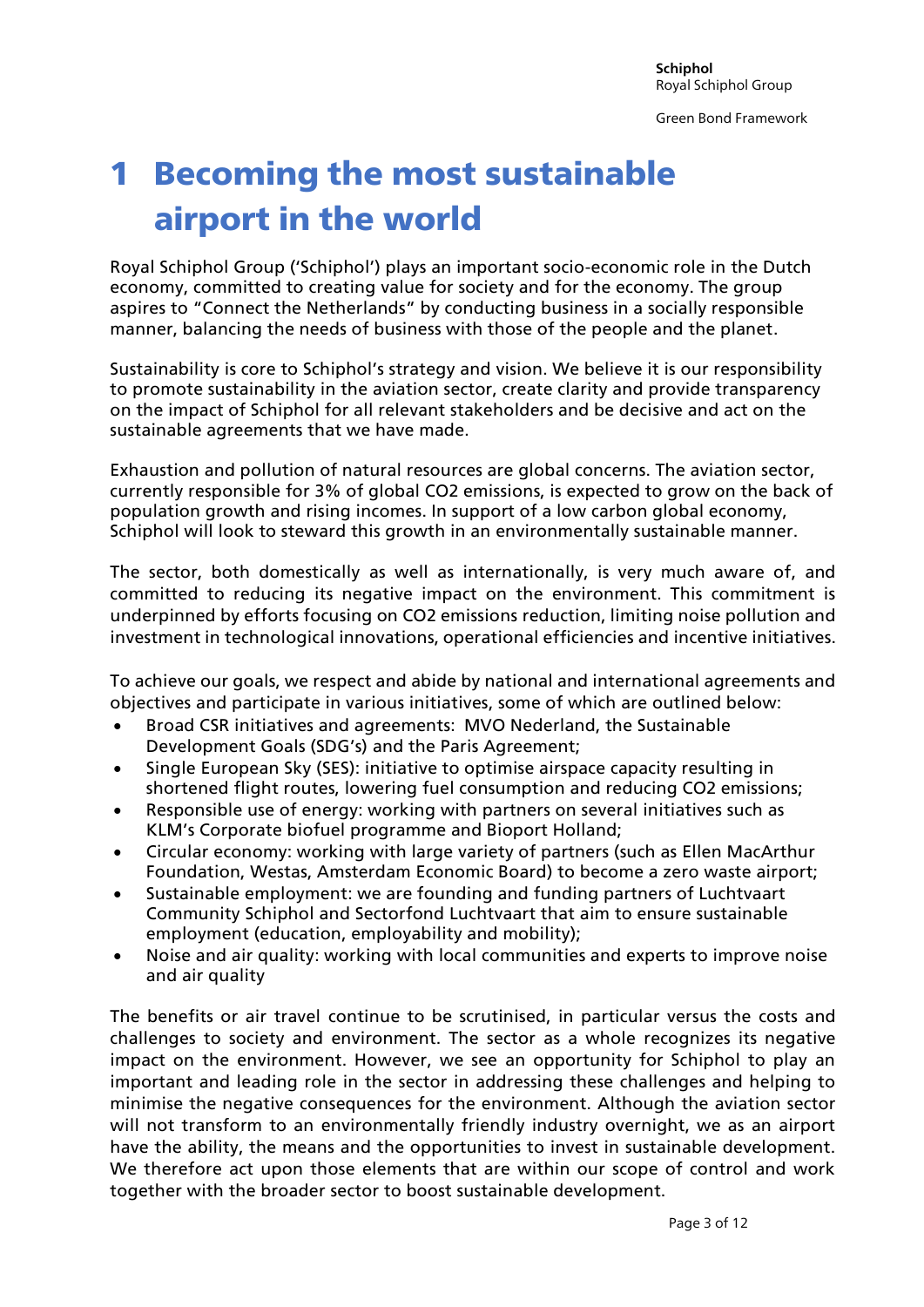#### **Our objectives and ambition**

Safety is our top priority and we will never make any concessions to ensure passengers can safely travel to and from our airports. In addition, we aim to lead by example when it comes to sustainability in the aviation sector and strive for three main objectives:

- 1) A clean future for the aviation sector
- 2) Future proof airports
- 3) A healthy working and living environment

Our ambition is to be the *world's most sustainable airport* and our goals are to be a *zero*  waste airport by 2030 and a climate neutral airport by 2040. We use the SDGs<sup>1</sup> (numbers 8, 9, 11, 12, 13 and 17) to design and further strengthen our coordinating and leading role in the aviation sector and realize our ambition and goals.

#### **Examples**

Since 2018, 100% of energy used at Schiphol is sourced from Dutch wind energy and is the airport served by the largest electric bus fleet in Europe. Our airports are easily accessible by train and a large majority of taxi's at our airport are electric. We provide smart green energy solutions for planes on the ground to significantly decrease the usage of kerosene and we are equipping more piers with sustainable cooling and heating systems and aspire to further improve the overall sustainability performance of our buildings.

In line with our objective to stimulate a clean(er) future for the aviation sector we have introduced an incentive mechanism in the airport charges methodology whereby airlines are rewarded if they deploy less noisy, and thus cleaner (lower CO2 emissions) aircrafts.

To ensure future-proof airports, we incorporated strict guidelines in our tendering policies for new builds and renovations to ensure buildings and processes will be highly energy efficient, making use of circular materials as much as possible and incorporate innovative design and products that further boost our sustainable ambitions.

We team up with our neighbours, where local farmers grow bird repellent flax that helps us in diminishing the amount of birds at the airports premises (further improving safety), whereby this flax is transformed into oil used for producing paint used at the airport.

Schiphol is at the forefront of promoting sustainability in all its operations, services and assets but also in the surroundings of the airports. This is, amongst others, underpinned by winning ACI Europe's Eco-innovation award in 2018, an award for airports that perform strongly and innovatively, in the sphere of sustainability $1$ .

#### **Green Bond by Schiphol**

In order to strengthen our ambition to be the most sustainable airport in the world Schiphol has decided to raise financing through a Green Bond. Schiphol aims to allocate the funds of the Green Bond towards the funding of:

- Green buildings (including investments to improve energy efficiency of those buildings and investments in line with our circular principles)
- Clean transportation

 $\overline{\phantom{a}}$ 

<sup>1</sup> https://www.schiphol.nl/en/schiphol-group/news/international-appreciation-for-schiphols-sustainability-efforts/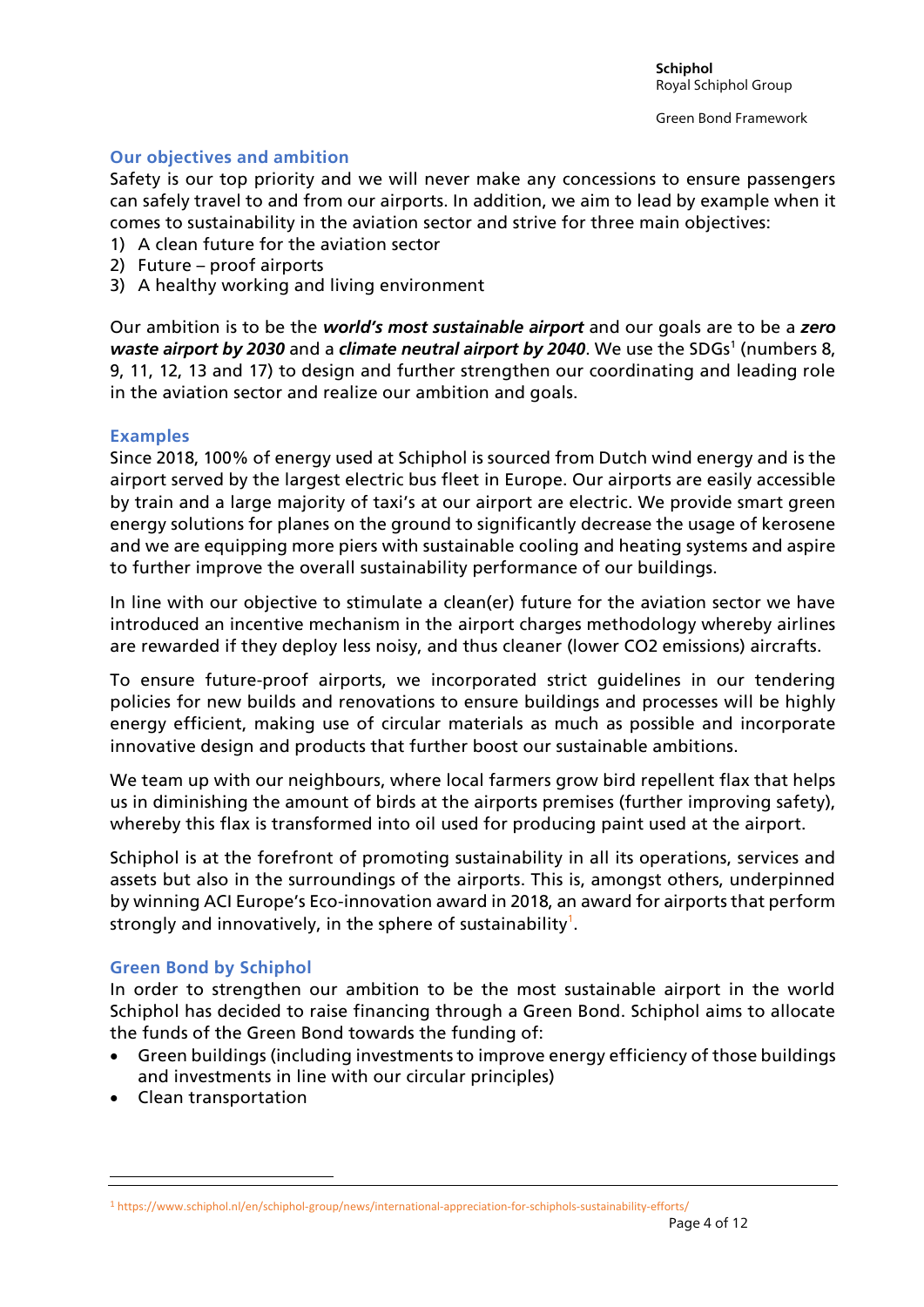# <span id="page-4-0"></span>2 Basis of this Green Bond Framework

Royal Schiphol Group N.V. and/or its 100% subsidiary Schiphol Nederland B.V. (hereinafter 'Schiphol') may from time to time issue Green Bonds in line with this Green Bond Framework. This framework may also be used to govern other financings for which proceeds are intended to be allocated to the Eligible Projects that are defined, selected, tracked and reported on in accordance with this Framework.

#### <span id="page-4-1"></span>**2.1 Green Bond Principles**

The Schiphol Green Bond Framework follows the ICMA Green Bond Principles (GBP) 2018 edition. These principles intend to promote integrity of the Green financing market by offering guidelines that recommend transparency, disclosure and reporting in order to drive investors to allocate capital to Green projects.

The GBP provides for guidelines in four key areas:

- 1. Use of Proceeds
- 2. Process for Project Evaluation and Selection
- 3. Management of Proceeds
- 4. Reporting

#### <span id="page-4-2"></span>**2.2 Use of Proceeds**

The utilization of the proceeds from the Green Bond issue should provide for clear environmental benefits. The GBP recognises eligible green categories for utilization of Green bond proceeds, contributing to five high level environmental objectives: climate change mitigation, climate change adaptation, natural resource conservation, biodiversity conservation and pollution prevention and control.

In line with Schiphol intends to allocate the Green Bond proceeds to a portfolio of Eligible Projects, within the following project categories:

- Green Buildings (in line with SDGs 11 and 12)
- Clean transportation (in line with SDG 9)





*S chiphol invests in making operations more sustainable and Schiphol invests in*<br>making operations<br>nore sustainable and<br>inves ts in reducing<br>uis ance for resident *nuis ance for residents and employees*

![](_page_4_Picture_19.jpeg)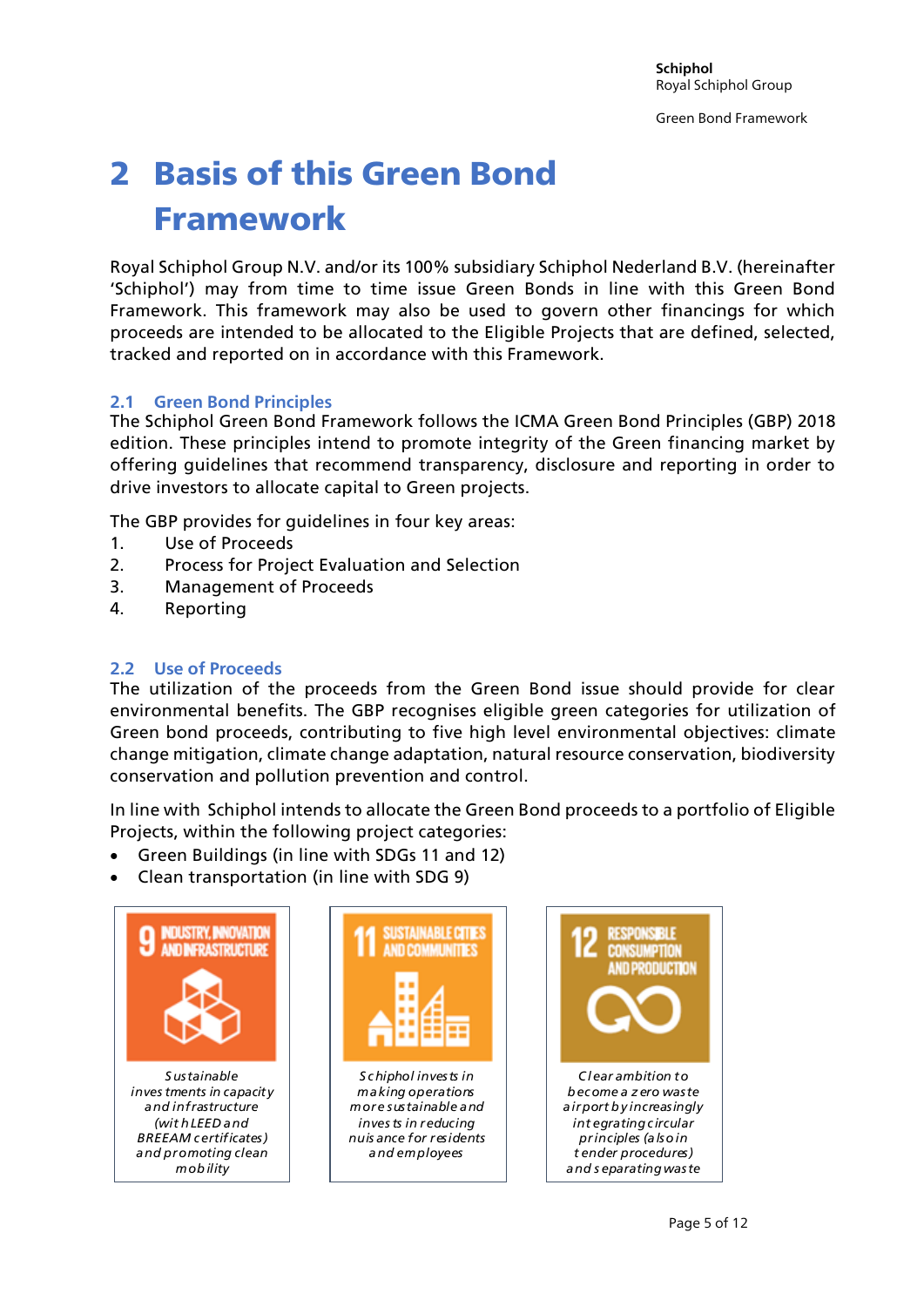#### **A. Green buildings**

Use of Proceeds: new or existing investments in, or expenditures on, properties which meet at least one of the following criteria:

- 1) New, existing or refurbished buildings which have received at least one (or more) of the following classifications:
	- a. LEED<sup>2</sup>: Platinum, Gold
	- b. BREEAM<sup>3</sup>: Outstanding, Excellent, Very Good
	- c. EPBD<sup>4</sup>: A
	- d. Refurbished buildings with at least two steps improvement in energy label up to at least EPBD label B.
- 2) Individual investments in Green Buildings to ensure environmental improvements such as renewable energy projects (e.g. solar panel installations), sustainable/circular furniture, energy efficient lighting (such as LED), thermal energy storage systems, cool roof and any other sustainability-oriented construction materials, waste diversion, collection and reduction, water and energy-saving technologies and materials and improvements recognized by sustainable rating systems

General note: sourcing and construction of both new built and refurbishments are as far as practicable executed according to our circular principles, which includes the development according to circular design (ensuring low maintenance design, including use of modular and standardised components) and use of circular materials, which are materials which are healthy, sourced from fastly renewable resources, have a sustainable mining and production process, can be reused / recycled and have a materials passport

#### **B. Clean transportation**

l

Use of Proceeds: new or existing investments in fixed electrical ground power and preconditioned air units<sup>5</sup>, zero emission equipment for remote handling, electric vehicles for passenger transportation at the airport premises, electric charging points for these vehicles, electric charging points for taxi's and consumer cars, equipment for electric taxiing, investments to further improve access to public transportation and bio-kerosene facilities

<sup>&</sup>lt;sup>2</sup> LEED (Leadership in Energy and Environmental Design) is the most widely used green building rating system, which provides for a framework that can be used to create healthy, highly efficient and cost-savings green buildings

<sup>&</sup>lt;sup>3</sup> BREAAM (Building Research Establishment Environmental Assessment Method) is a leading sustainability assessment method for amongst others infrastructure and buildings whereby it assesses and certifies an asset's environmental, social and economic sustainability performance.

<sup>4</sup> EPBD is the Energy Performance of Buildings Directive, which is an European directive to enforce measurement of energy performance of buildings

<sup>5</sup> Schiphol provides for so-called fixed electrical ground power and pre-conditioned air units (in Dutch: Walstroom) whereby airplanes can dock to these facilities for electricity to perform cleaning and maintenance activities and support climate control, which prevents the use of kerosene or diesel-powered generators to perform these activities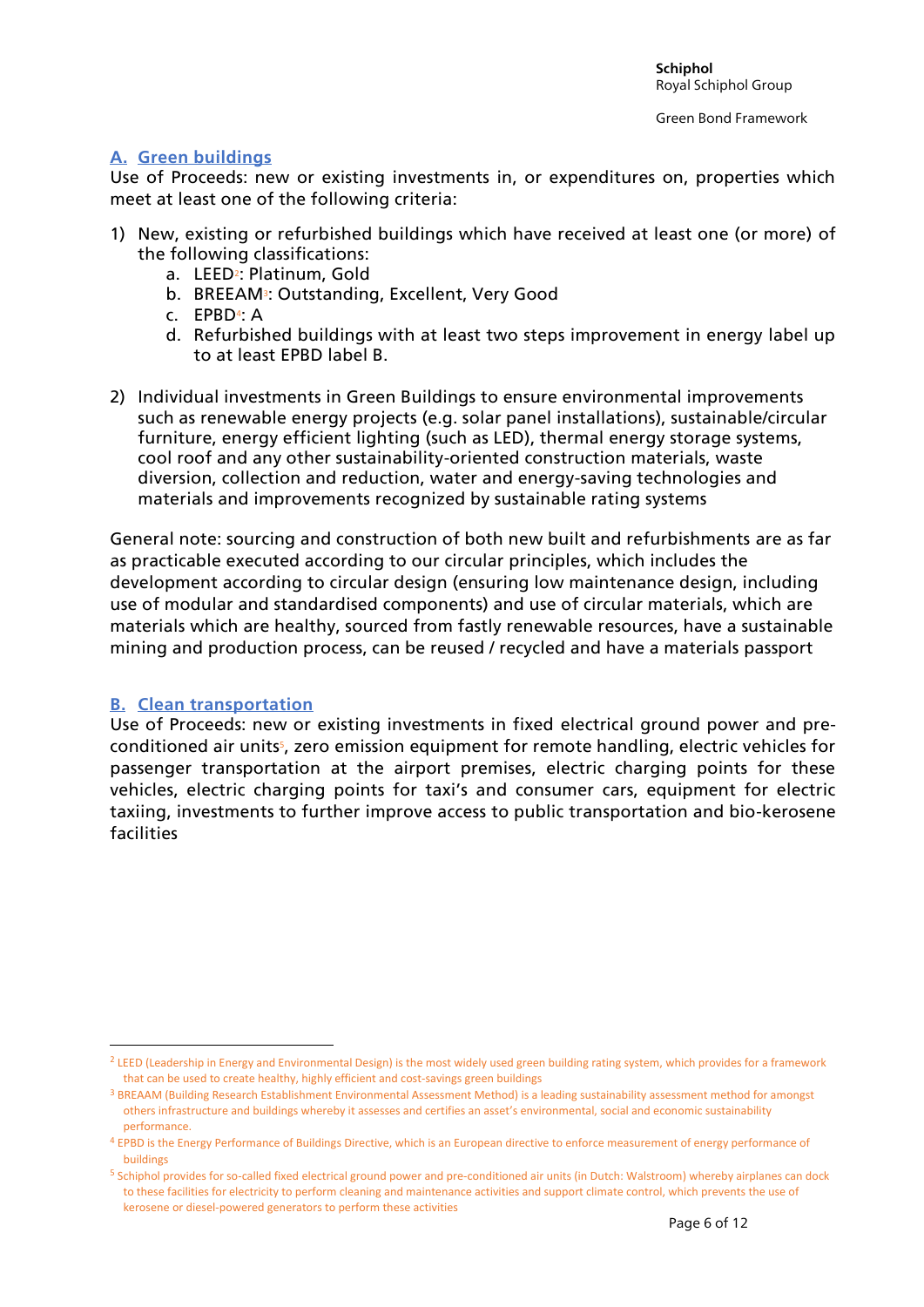#### <span id="page-6-0"></span>**2.3 Process for Project Evaluation and Selection**

Projects financed and/or refinanced through the Green Bond proceeds are evaluated and selected based on compliance with the Eligibility Criteria by the 'Schiphol Sustainability Committee' formed by members of Corporate Treasury, Corporate Development (where Corporate Sustainability is vested) and other parties to be nominated as subject matter experts.

This committee works on the basis of a detailed process from project identification, thorough project evaluation until project validation (to include or exclude from the portfolio of Eligible Projects). The committee will evaluate to what extent core minimum environmental, social and governance (ESG) requirements, as well as those clear criteria set out in the 'use of proceeds' section, are incorporated and acted upon in the project design and subsequent process. Based on a thorough analysis and interaction with the responsible project teams, the committee is able to ensure whether the project can be classified as an Eligible Project.

Schiphol's Corporate Treasury department will allocate the proceeds of the Green Bond to the selected portfolio of Eligible Projects in accordance with the eligible category section described above. Schiphol also applies risk management measures in its capital allocation decisions which are supported by a company-wide planning, reporting and controlling system.

Schiphol's sustainability strategy can be found via [https://www.schiphol.nl/en/schiphol](https://www.schiphol.nl/en/schiphol-group/page/a-sustainable-future/)[group/page/a-sustainable-future/](https://www.schiphol.nl/en/schiphol-group/page/a-sustainable-future/)

#### <span id="page-6-1"></span>**2.4 Management of Proceeds**

Schiphol intends to allocate the proceeds from the Green Bonds to an Eligible Green Project Portfolio, selected in accordance with the use of proceeds criteria and evaluation and selection process presented above. These projects can be new built, existing projects but can also include refurbishments.

To ensure proceeds are allocated in accordance to the Green Bond Framework, the Schiphol Sustainability Committee will track investments in Eligible Projects.

Schiphol will strive, over time, to achieve a level of allocation for the Eligible Green Project Portfolio which matches or exceeds the balance of net proceeds from its outstanding Green Bonds. Additional Eligible Green Projects will be added to the Issuer's Eligible Green Project Portfolio to the extent required to ensure that the net proceeds from outstanding Green Bonds will be allocated to Eligible Green Projects.

Whilst any Green Bond net proceeds remain unallocated, Schiphol will hold and/or invest, at its own discretion, in its treasury liquidity portfolio, in cash or other short term and liquid instruments, the balance of net proceeds not yet allocated to the Eligible Green Project Portfolio.

#### <span id="page-6-2"></span>**2.5 Reporting**

The Green Bond Principles require Green Bond issuers to provide information on the allocation of proceeds. In addition to the information to which projects Green Bond proceeds have been allocated, the Green Bond Principles recommend communicating on the expected impact of the projects.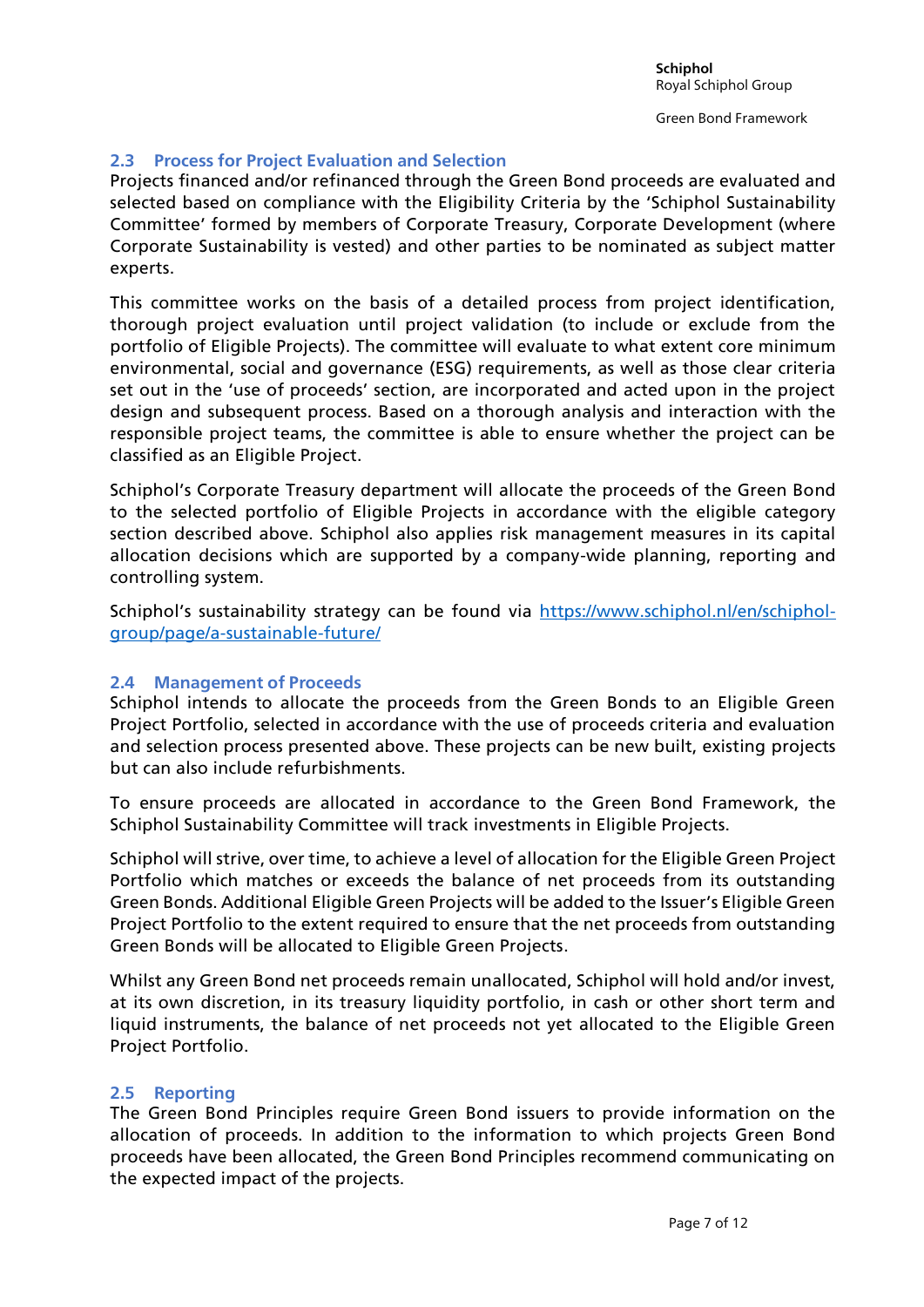Schiphol will make and keep readily available reporting on the allocation of net proceeds to the Eligible Green Project Portfolio and wherever feasible reporting on the impact of the Eligible Green Project Portfolio, at least at the category level, after a year from the issuance of the applicable Green Bonds to be renewed annually until full allocation of the Green Bond net proceeds or following any material events.

Schiphol intends to provide aggregated reporting for all of Schiphol's Green Bonds and other potential green financings outstanding.

Schiphol will align, on a best effort basis, the reporting with the portfolio approach described in "Green Bonds - working towards a Harmonized Framework for Impact Reporting (December 2015)".

#### **Allocation Reporting**

To the extent feasible, the allocation report will provide:

- The total amount of investments and expenditures in the Eligible Green Project Portfolio;
- The number of new and existing investments and/or projects (financing and refinancing);
- The balance of unallocated proceeds; and
- Levels of certification of the buildings.

#### **Impact Reporting**

Where feasible, Schiphol may report on the environmental and social impacts of the projects funded with the Green Bond proceeds, or refer to existing sustainability and CSR reporting, such as our integrated annual report which includes information on sustainability. A list of potential indicators is included in the Appendix.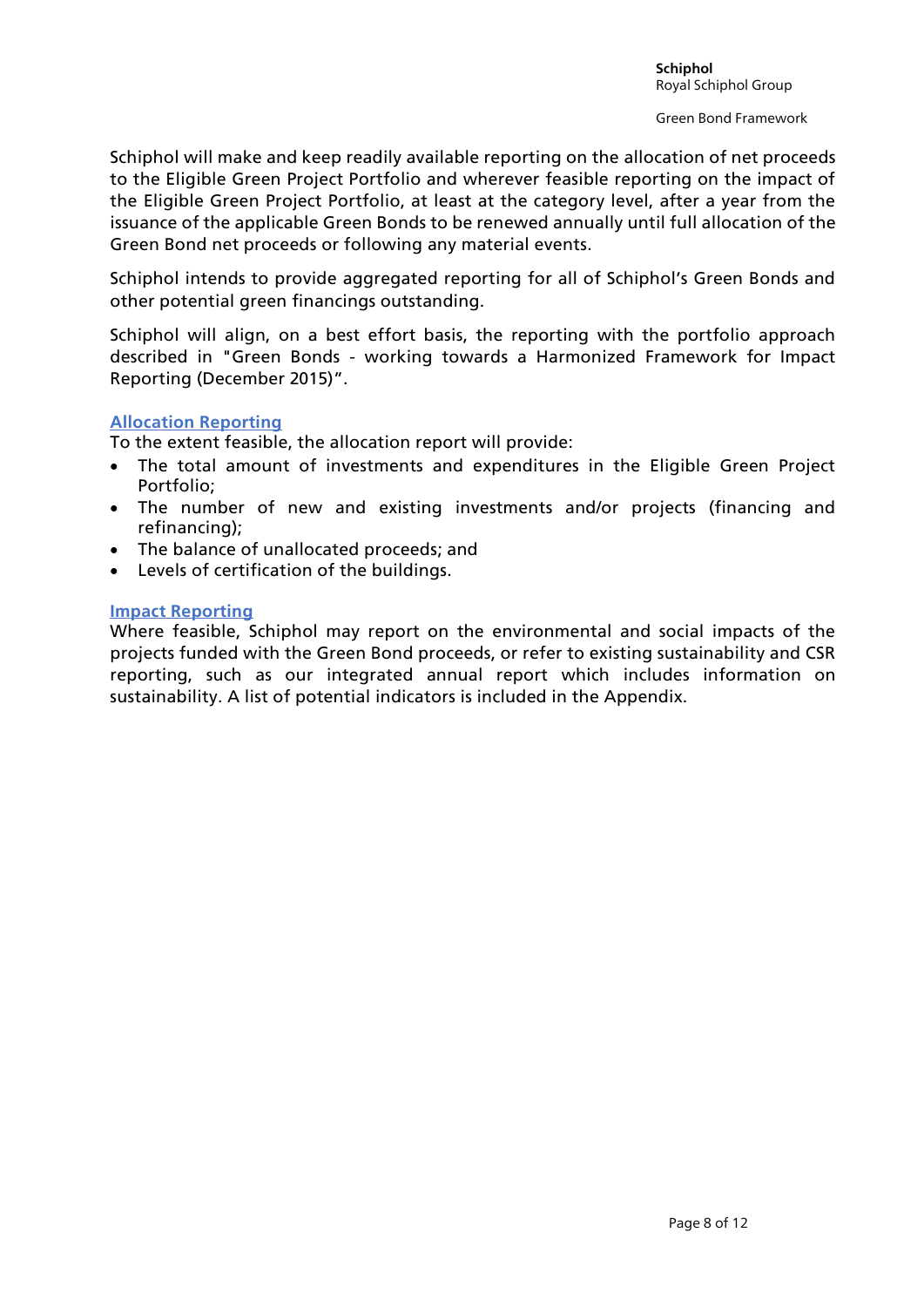### <span id="page-8-0"></span>3 External Review

#### <span id="page-8-1"></span>**3.1 Second Party Opinion (pre-issuance)**

This Schiphol Green Bond Framework has been reviewed by Vigeo Eiris and Standard & Poor's (S&P) who have issued a Second Party Opinion and Green Evaluation respectively. The Second Party Opinion, Green Evaluation as well as the Green Bond Framework will be made available to the Green Bond investors on [https://www.schiphol.nl/en/schiphol](https://www.schiphol.nl/en/schiphol-group/page/investor-relations/)[group/page/investor-relations/.](https://www.schiphol.nl/en/schiphol-group/page/investor-relations/)

#### <span id="page-8-2"></span>**3.2 Climate Bonds Initiative (pre-issuance and post-issuance)**

The potential green bond issue has been certified by the Climate Bonds Initiative (CBI), which is an investor-focused not-for-profit organization, promoting large-scale investments in the low-carbon economy. Schiphol has engaged a CBI approved verifier to perform the pre-issuance engagement in order to realize CBI certification. Schiphol will also engage a verifier for the post-issuance CBI certification process. The CBI verification will be made available to the Green Bond Investors on: [https://www.schiphol.nl/en/schiphol-group/page/investor-relations/.](https://www.schiphol.nl/en/schiphol-group/page/investor-relations/)

#### <span id="page-8-3"></span>**3.3 Verification (post-issuance)**

Schiphol intends to request, one year after issuance or after full allocation or following any material events, a verification by its external auditor of a management statement on the allocation of the Green Bond proceeds to the Eligible Green Project Portfolio.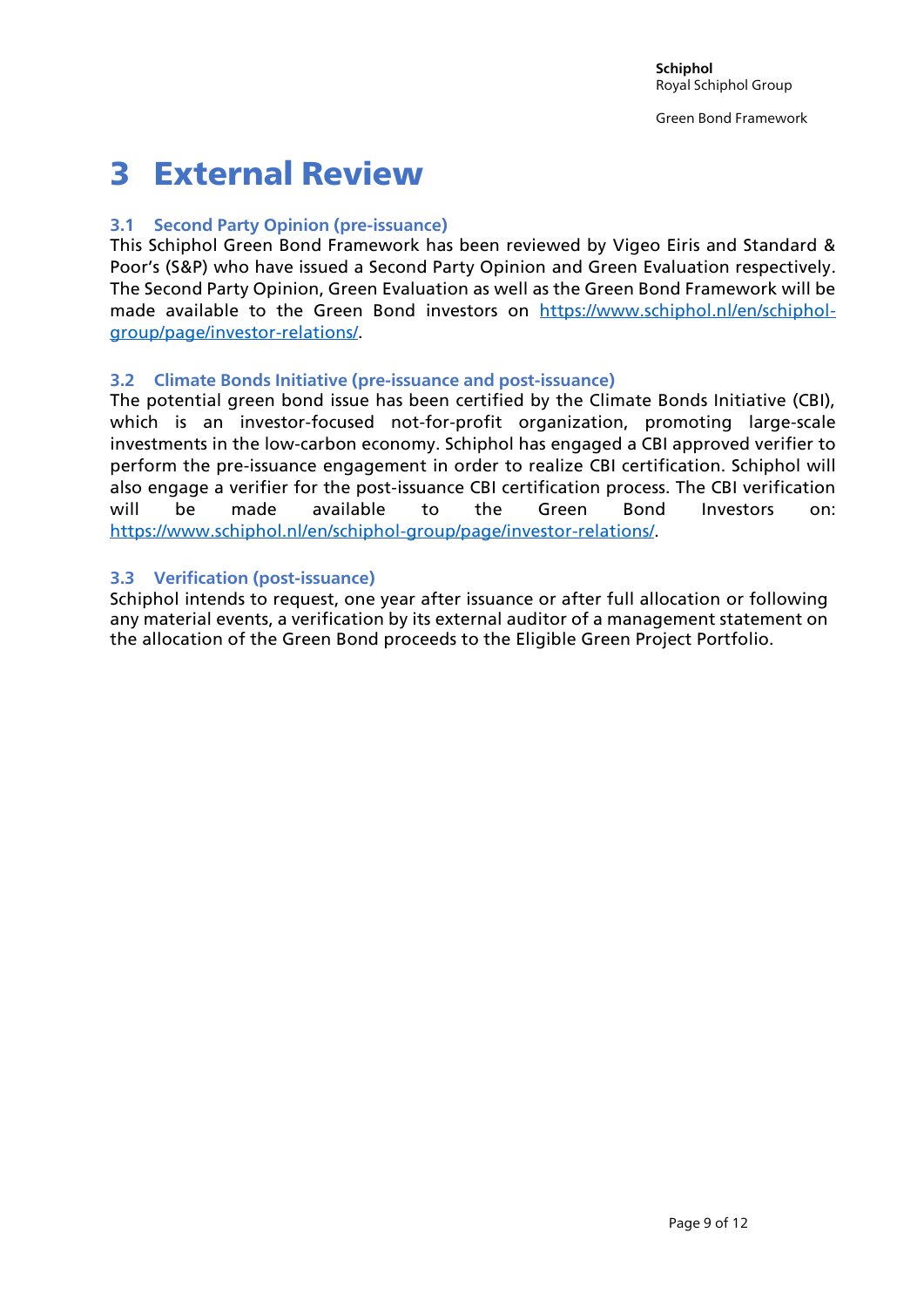# <span id="page-9-0"></span>4 APPENDIX: Eligible investments per category

The list of sample eligible investments, expenditures and/or projects and initially estimated potential allocations of the Green Bond issuance

| <b>GBP</b>              | <b>Eligible project types</b>                                                                                                                                                                                                                                                                                                                                                                                     | <b>Potential impact indicators</b>                                                                                                                                                                                                                                                                |
|-------------------------|-------------------------------------------------------------------------------------------------------------------------------------------------------------------------------------------------------------------------------------------------------------------------------------------------------------------------------------------------------------------------------------------------------------------|---------------------------------------------------------------------------------------------------------------------------------------------------------------------------------------------------------------------------------------------------------------------------------------------------|
| <b>Green buildings</b>  | New, existing and refurbished<br>buildings which have one or<br>more relevant energy<br>certifications / classifications<br>Individual investments in<br>environmental improvements<br>Note: As far as practicable<br>proven circular design and lor<br>use of circular materials for new-<br>built and refurbished buildings                                                                                     | Annual CO2 emission<br>reduction<br>Overview of sustainable<br>labels and certificates for<br>eligible buildings<br>Annual energy savings<br>Number of circular buildings<br>and overview of circular<br>products used                                                                            |
| Clean<br>transportation | Fixed electrical ground power<br>i)<br>and pre-conditioned air units<br>ii) zero emission equipment for<br>remote handling and electric<br>taxiing<br>iii) Electric transportation (such<br>as buses, cars, trains) and<br>related infrastructure<br>iv) Charging stations for buses,<br>cars and airplanes<br>v) Investments to further<br>improve access to public<br>transportation<br>vi) Bio-fuel facilities | Annual CO2 emission<br>reduction<br>Number of ground power<br>and air units<br>Overview of zero emission<br>equipment for remote<br>handling and electronic<br>taxiing<br>Number of electric vehicles<br>Number of charging points<br>Number of biofuel facilities,<br>liters of biofuel produced |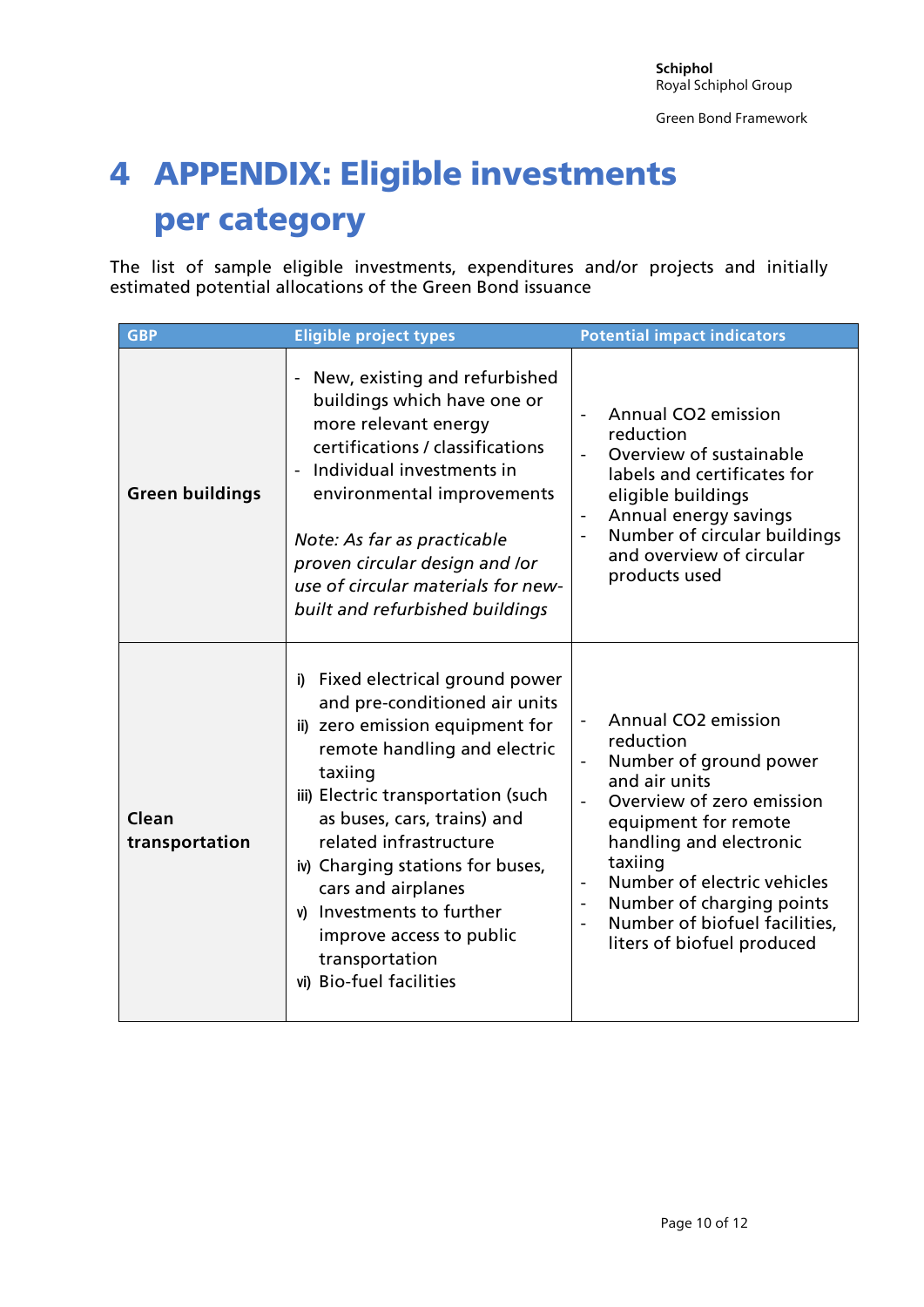Green Bond Framework

# Disclaimer

*THIS DOCUMENT IS INTENDED TO PROVIDE NON-EXHAUSTIVE, GENERAL INFORMATION. THIS DOCUMENT MAY CONTAIN OR INCORPORATE BY REFERENCE PUBLIC INFORMATION NOT SEPARATELY REVIEWED, APPROVED OR ENDORSED BY SCHIPHOL AND ACCORDINGLY, NO REPRESENTATION, WARRANTY OR UNDERTAKING, EXPRESS OR IMPLIED, IS MADE AND NO RESPONSIBILITY OR LIABILITY IS ACCEPTED BY SCHIPHOL AS TO THE FAIRNESS, ACCURACY, REASONABLENESS OR COMPLETENESS OF SUCH INFORMATION.*

*THIS DOCUMENT MAY CONTAIN STATEMENTS ABOUT FUTURE EVENTS AND EXPECTATIONS THAT ARE FORWARD LOOKING STATEMENTS. NONE OF THE FUTURE PROJECTIONS, EXPECTATIONS, ESTIMATES OR PROSPECTS IN THIS DOCUMENT SHOULD BE TAKEN AS FORECASTS OR PROMISES NOR SHOULD THEY BE TAKEN AS IMPLYING ANY INDICATION, ASSURANCE OR GUARANTEE THAT THE ASSUMPTIONS ON WHICH SUCH FUTURE PROJECTIONS, EXPECTATIONS, ESTIMATES OR PROSPECTS HAVE BEEN PREPARED ARE CORRECT OR EXHAUSTIVE OR, IN THE CASE OF THE ASSUMPTIONS, FULLY STATED IN THE DOCUMENT. SCHIPHOL HAS AND UNDERTAKES NO OBLIGATION TO UPDATE, MODIFY OR AMEND THIS DOCUMENT, THE STATEMENTS CONTAINED HEREIN TO REFLECT ACTUAL CHANGES IN ASSUMPTIONS OR CHANGES IN FACTORS AFFECTING THESE STATEMENTS OR TO OTHERWISE NOTIFY ANY ADDRESSEE IF ANY INFORMATION, OPINION, PROJECTION, FORECAST OR ESTIMATE SET FORTH HEREIN CHANGES OR SUBSEQUENTLY BECOMES INACCURATE.*

*THIS DOCUMENT IS NOT INTENDED TO BE AND SHOULD NOT BE CONSTRUED AS PROVIDING LEGAL OR FINANCIAL ADVICE. IT DOES NOT CONSTITUTE AN OFFER OR INVITATION TO SELL OR ANY SOLICITATION OF ANY OFFER TO SUBSCRIBE FOR OR PURCHASE OR A RECOMMENDATION REGARDING ANY SECURITIES, NOTHING CONTAINED HEREIN SHALL FORM THE BASIS OF ANY CONTRACT OR COMMITMENT WHATSOEVER AND IT HAS NOT BEEN APPROVED BY ANY SECURITY REGULATORY AUTHORITY.*

*THE DISTRIBUTION OF THIS DOCUMENT AND OF THE INFORMATION IT CONTAINS MAY BE SUBJECT OF LEGAL RESTRICTIONS IN SOME COUNTRIES. PERSONS WHO MIGHT COME INTO POSSESSION OF IT MUST INQUIRE AS TO THE EXISTENCE OF SUCH RESTRICTIONS AND COMPLY WITH THEM.*

THE ADDRESSEE IS SOLELY LIABLE FOR ANY USE OF THE INFORMATION CONTAINED *HEREIN AND SCHIPHOL SHALL NOT BE HELD RESPONSIBLE FOR ANY DAMAGES, DIRECT, INDIRECT OR OTHERWISE, ARISING FROM THE USE OF THIS DOCUMENT BY THE ADDRESSEE.*